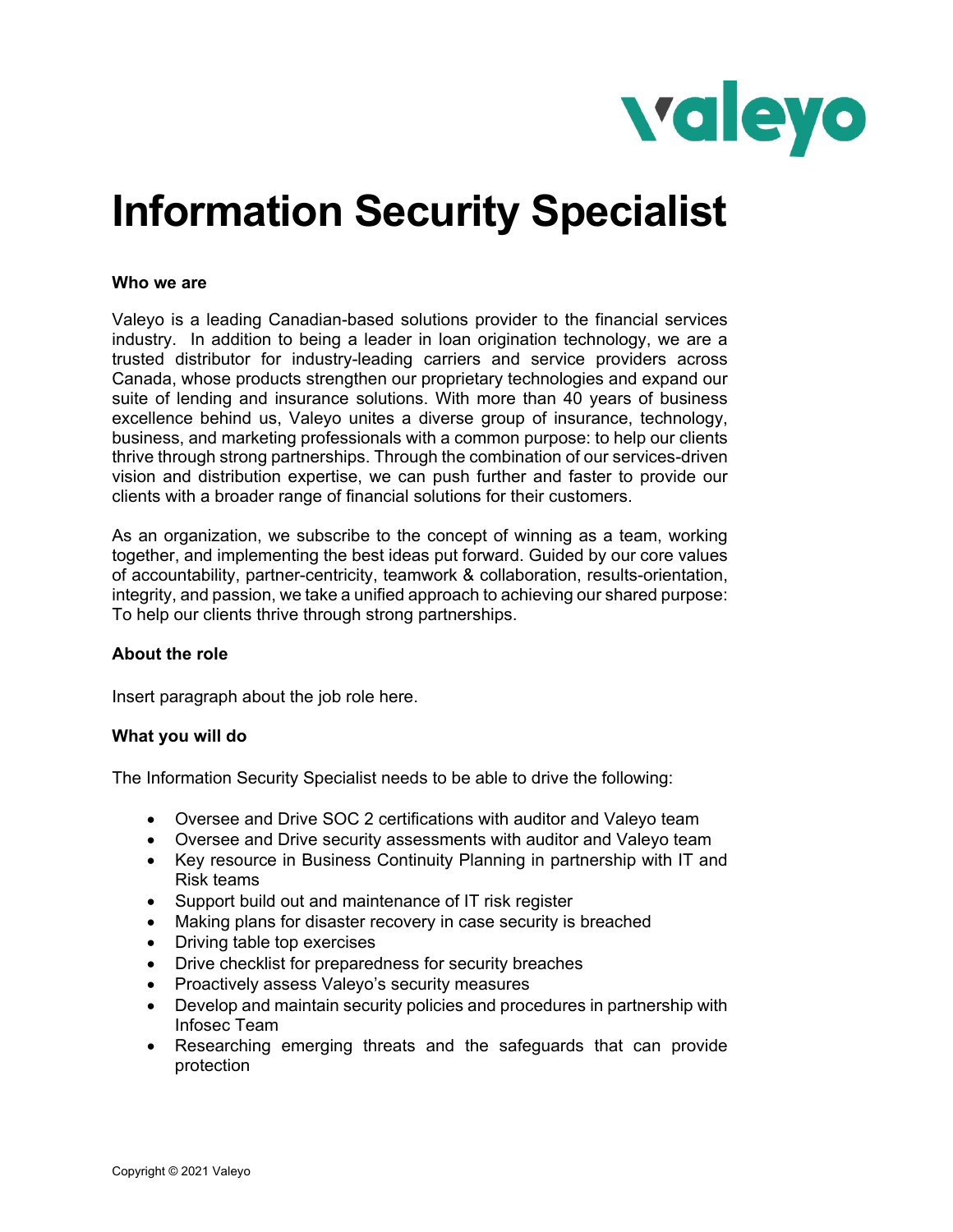

- Studying devices and implementing the best security protocols for everything from cell phones to laptops
- Other duties as assigned

### **What you bring**

- A Bachelor's degree in computer science and/or cyber security
- CISSP, CISM or equivalent certifications
- Experience with NIST Framework
- CSSLP and CRISC Nice to Have

### **Skills and Experience**

- Strong compliance background. This translates into the ability to effectively assist compliance auditors if and when needed, as well as having experience with the NIST framework
- Identify and Access Management
- Technology and Financial Services Industry Background
- Software Engineering Background Nice to Have

# **Personal Attributes**

- 1. Attention to Detail
- 2. Work in digital and remote environment
- 3. High ownership, passion and work with sense of urgency.
- 4. Strong communications skills
- 5. Strong analytic skills
- 6. Strong work ethic with aptitude to innovate and grow within constraints
- 7. Adaptable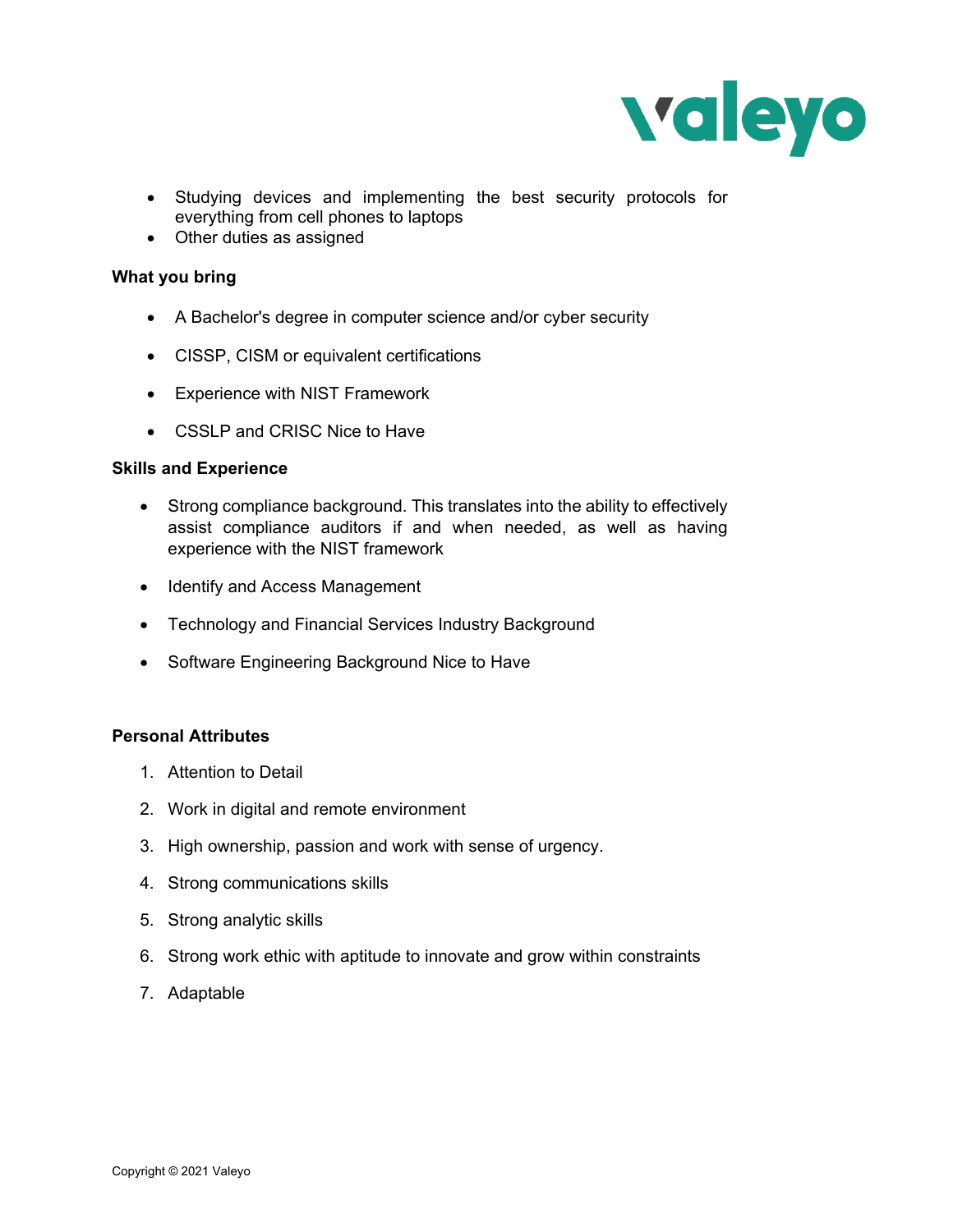

# **The Valeyo Way:**

Through collaboration and innovation, everything we do at Valeyo is focused on people - those we help and those we hire.

It's #thevaleyoway to empower our people with autonomy to make decisions that align with our values, to treat each other with compassion focusing on what we can accomplish as a team; and to recognize our individual and collective efforts.

We share a passion and drive for success and are proudly diverse team. Embracing our differences enhances everything we are involved in from our social awareness as an organization, to our creative problem solving, to the communities we support.

We offer our team the best of both worlds: a fast-paced, innovative environment and an established organization. This includes:

- A healthy, fulfilling work-life balance through a flexible hybrid work model, a Health and Personal Spending Account, plus the comprehensive benefits and perks of a financially stable organization including Group Retirement Savings Plan (RRSP) with a company match for Deferred Profit Sharing Plan (DPSP) and a generous paid-time-off policy including vacation, personal/sick time, wellness day and statutory holidays.
- A continuously evolving people-first environment that takes time to have some fun (virtual team building events including scavenger hunts, charity drives, FitBit challenges, photo challenges, virtual social events, including team lunches, and once we're able to safely do so, awesome potlucks, costume competitions, and karaoke battles) while providing access to professional development opportunities through training and educational assistance programs.
- A bigger than us outlook. Valeyo is committed to conducting its business activities in responsible manner with emphasis on those that are most relevant to our business: including ethical behavior, concern for employee health and safety, care for the environment and respect for the communities we serve.

If you have 70% of the qualifications we are looking for and want to be part of success, we encourage you to express your interest. We can't promise it will be a fit, but we do promise to consider your experience. Apply now.